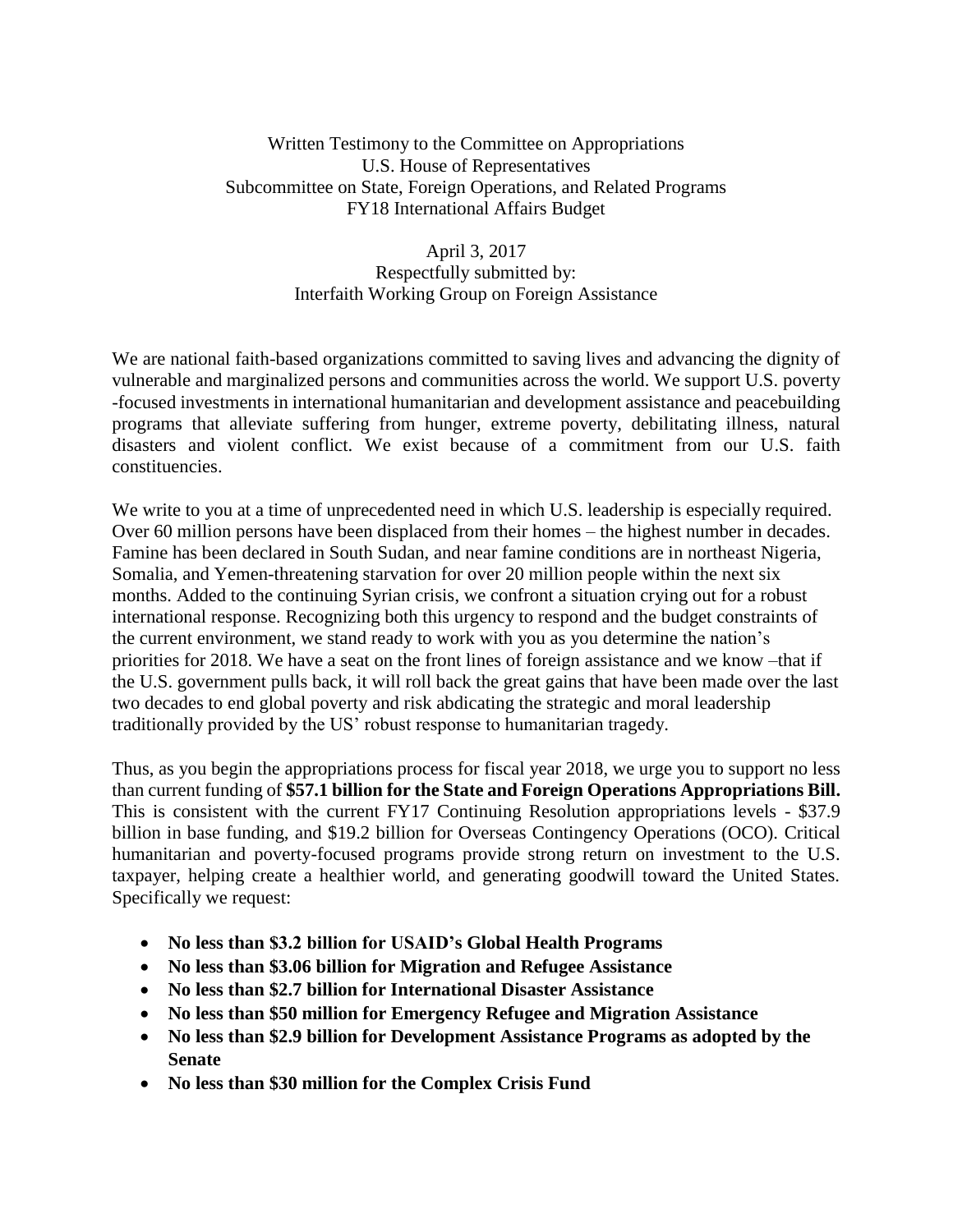At less than one percent of the federal budget, foreign assistance is some of the most impactful money we spend. It remains one of America's untold success stories. The U.S. government has provided indispensable funding, influence and leadership to launch initiatives, strengthen local capacity, and coordinate humanitarian strategies across national boundaries. America's public contributions overseas deliver results the private sector cannot achieve alone. Allowing success to roll backwards creates untenable risks abroad and at home, and rolls back significant, documented progress made over the last two decades.

# **The Faith Partnership**

We speak from a place of heart and head. For decades, faith-based organizations have been instrumental partners of the U.S. government, helping poor and vulnerable individuals and communities in some of the hardest-to-reach places of the world. Our organizations have not just been instrumental in delivering assistance but in leveraging government dollars to maximize public support for initiatives and programs that both save lives and promote American interests. Working with local institutions in many areas where local governments and even infrastructures are bare or lacking, faith-based organizations (FBOs) play a key role in helping meet the needs of people in poverty as well as bringing about sustained change.

Though FBOs are a constant presence in developing communities, the work we do would not be possible without the leadership of the U.S. government. Agencies such as USAID, USDA and the State Department offers technical assistance, mechanisms for monitoring and evaluation while promoting higher standards to ensure that tax payers' dollars are used more efficiently. The U.S. government opens doors that often are closed to the faith communities in which the USG negotiates on behalf of FBOs to access communities and resources to deliver lifesaving programs and services.

**FBOs effectively leverage public money against private sources**. In fact**,** the majority of U.S. faith-based NGOs (62%) do not accept or receive any public funds. Of those that do receive public funding, an average of 81% of revenue is from private sources, amounting to \$3.6 billion, raising nearly \$5 for every \$1 invested by the government. The faith community has proven to be effective partners in development by leveraging public funds resulting in high returns on investment and attracting other crucial partners to increase funding and resources for development.

# **Proposed Budget Cuts will increase hunger and poverty**

Cuts to lifesaving poverty focused development assistance are more than just numbers, there are real life or death consequences. Fewer farmers will have access to programs that help them grow their way out of poverty. Mothers and their children (particularly in the critical thousand-day window) will lose access to nutrition interventions and treatments, leaving them vulnerable to stunting. As we face potentially the largest humanitarian crisis since WWII, almost 13 million people could be cut off from lifesaving food aid; and over 1 million people could lose access to safe and sustainable water sources, and/or sanitation services that prevent the spread of disease.

# **Need for Robust US Foreign Assistance**

We believe that humanitarian and development assistance is the right thing to do. We see it in the faces of women and children, newborn babies, girls in school, and so much more. We see it as